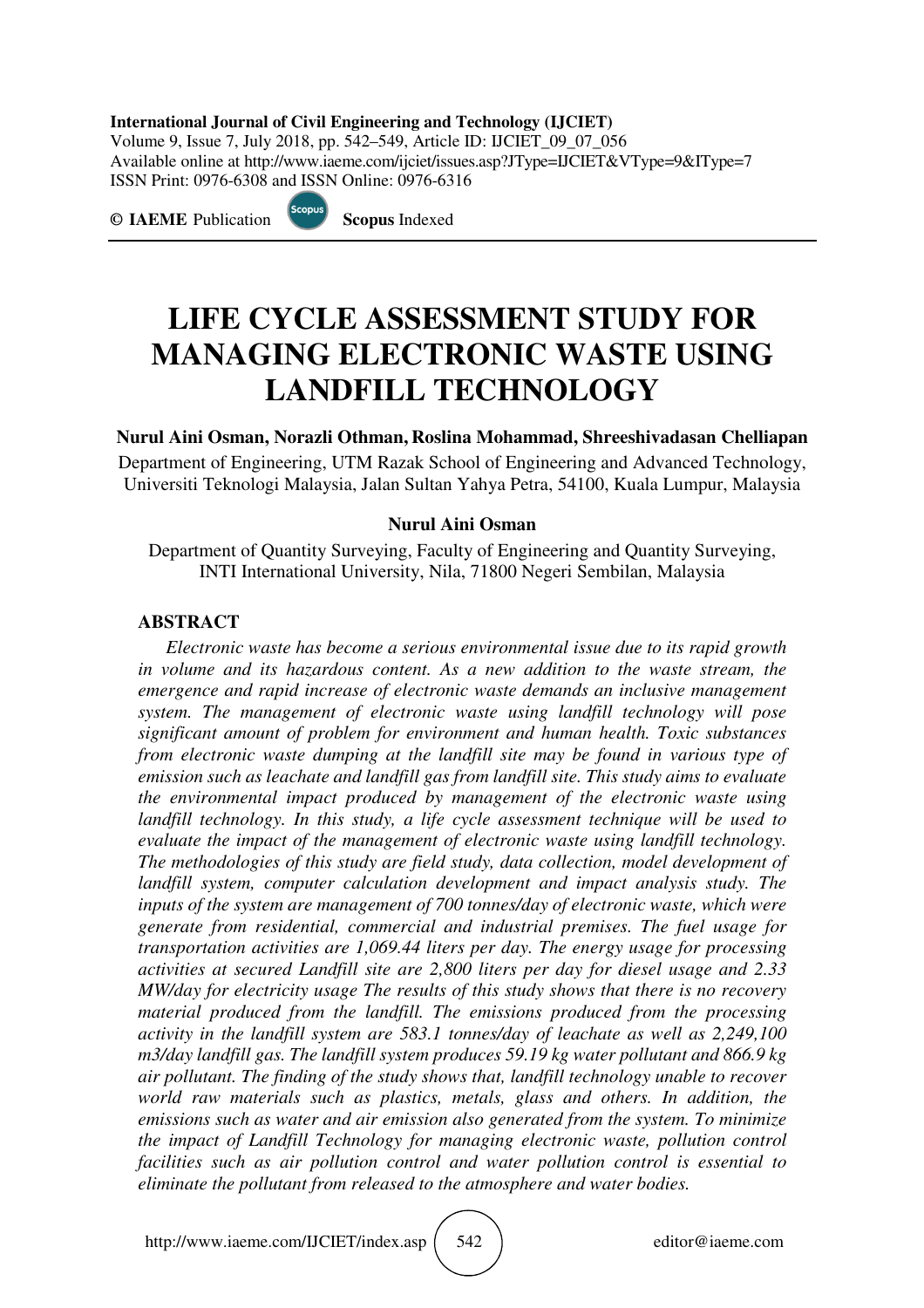**Key words**: Emission, Life Cycle Inventory, Transportation, Landfill, E-waste.

**Cite this Article:** Nurul Aini Osman, Norazli Othman, Roslina Mohammad and Shreeshivadasan Chelliapan, Life Cycle Assessment Study For Managing Electronic Waste Using Landfill Technology, International Journal of Civil Engineering and Technology, 9(7), 2018, pp. 542–549.

http://www.iaeme.com/ijciet/issues.asp?JType=IJCIET&VType=9&IType=7

### **1. INTRODUCTION**

Globally, the ownership of electric and electronic equipment growing along with the increase of a country's economic factor [1], [2]. Therefore, the volume of obsolete electronic equipment will increase and this makes electronic waste as one of the fastest growing waste streams in the world [3]. One factor which create the rapid growth of electronic waste is the fastest innovation on the electrical equipment especially information technology and telecommunication. Computer manufacturers competing intensely in terms of innovation, the raw processing power of computers is rapidly increasing, resulting in a large number of machines becoming obsolete in increasingly short periods of time [4]. Study conducted by Zhang, Schnoor and Zeng, (2012) and Yu *et al.*, (2010) pointed out that when there is an enhancement of technology; the lifespan of equipment will decrease. In United State of America for example, the life span of computers was four to six years in 1997, but by 2005 had drastically reduced to less than two years [7]. There have several studied had been conducted to estimate the growth of electronic waste in several countries in the world. Most of the study found that most of the electronic waste recently been generated by information technology equipment and telecommunication equipment followed by consumer equipment such as television and refrigerator [8], [9]

Specifically, electronic waste defined in European Union (EU) Directive as electrical and electronic equipment waste that includes all components, subassemblies, and consumable that are part of the product at the time it is discarded [10]. Basel Convention declares that electronic waste encompasses a broad and growing range of electronic devices that have been discarded and includes large household devices, cell phones, personal stereos, consumer electronics and computers [11]. On the other hand, Organization for Economic Cooperation & Development (OECD) states that electronic waste as any appliance using an electric power supply that has reached its end of life[12]. In Malaysia, electronic waste has defined by the laws as waste from the electrical and electronic assemblies containing components such as accumulators, mercuryswitches, glass from cathode-ray tubes and other activated glass or polychlorinated biphenyl capacitors, or contaminated with cadmium, mercury, lead, nickel, chromium, copper, lithium, silver, manganese or polychlorinated biphenyls' [13].

To ease the process of electronic waste management, electronic waste has been categorized into ten categories as stated in Table 1. Based on this categorization, several scholar such as Duan *et al.*, (2009) and Kiddee, Naidu and Wong, (2013) reflect only category 3 which is Information Technology and telecommunication equipment as well as category 4 which is consumer equipment are from this list as electronic waste, leading to an clarification of electronic waste. However, the popular of studies in e-waste interpret e-waste as a term encompassing a wide and growing range of electronic and electrical devices, which have been thrown away by their owners [2], [16], [17]. As per ten categories listed, Widmer *et al.*, (2005) Kiddee, Naidu and Wong,  $(2013)$  agreed that Categories 1 – 4 account for almost 95% of electronic waste generated in Europe. The category of electronic waste generated is very diverse and differs in product across different categories. For an example, in Australia, the largest category was ICT with an accumulation nearly 51% which greater than household equipment [19]. While in China recorded large household as the highest discarded item with nearly 78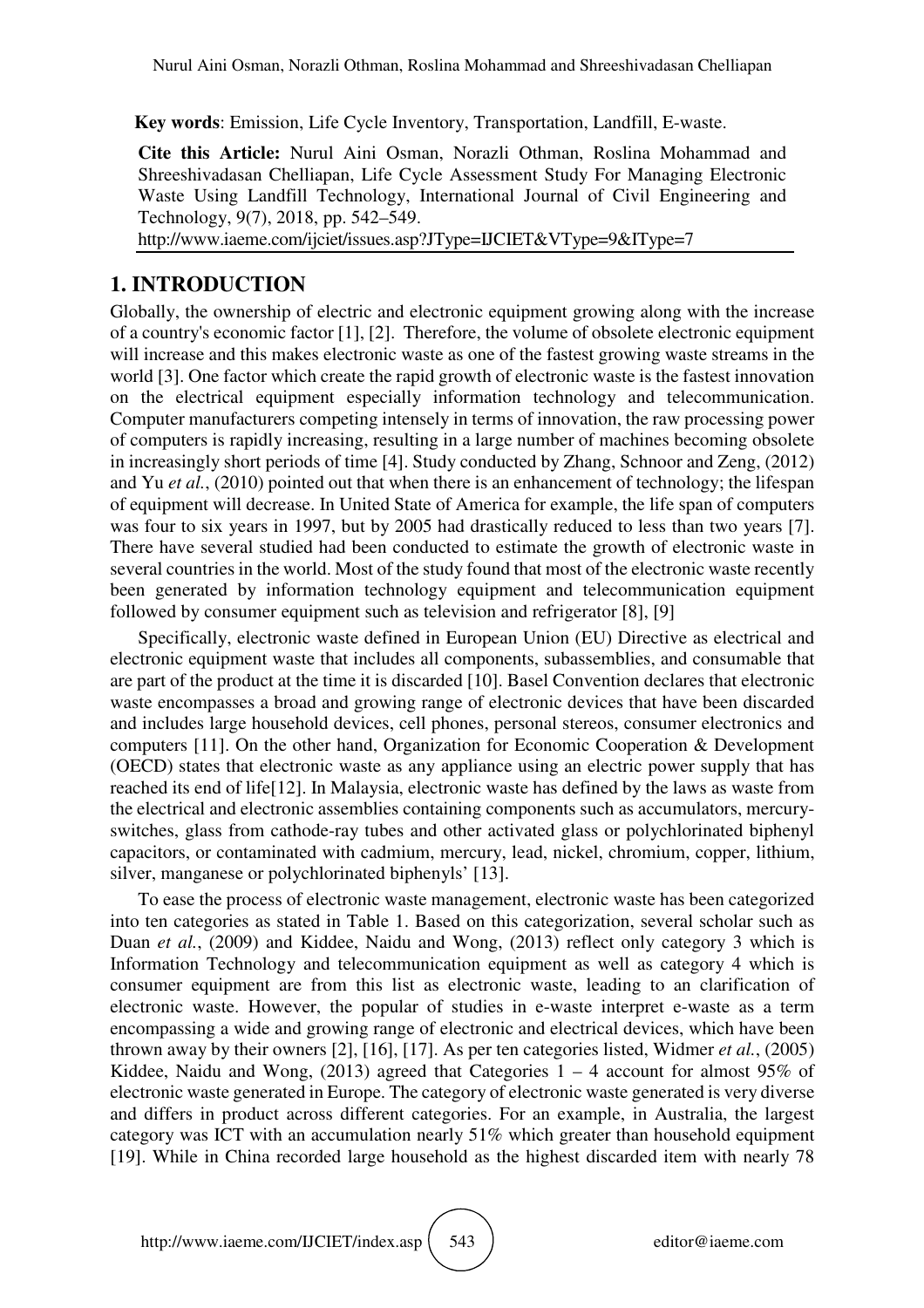million [17]. In Malaysia, it has been recorded in 2014, the mobile phones and television being the largest e-waste categories had been obsolete [20].

| N <sub>0</sub> | Category                                                     | Label         |
|----------------|--------------------------------------------------------------|---------------|
| 1              | Large Household Appliances                                   | Large HH      |
| $\overline{2}$ | <b>Small Household Appliances</b>                            | Small HH      |
| 3              | Information Technology and Telecommunication Equipment       | <b>ICT</b>    |
| 4              | <b>Consumer Equipment</b>                                    | <b>CE</b>     |
| 5              | <b>Lighting Equipment</b>                                    | Lighting      |
| 6              | Electrical and electronic tools (with the exception of large | $E & E$ Tools |
|                | scale stationary industrial tools)                           |               |
|                | Toys, and leisure and sports equipment                       | <b>Toys</b>   |
| 8              | Medical devices(with the exception of all                    | Medical       |
|                | implemented and infected products)                           | Equipment     |
| 9              | Monitoring and control instruments                           | M & C         |
| 10             | Automatic dispensers                                         | Dispensers    |

**Table 1** The ten categories of e-waste [10]

The composition of e-waste contains more than 1000 different substances that fall under hazardous and non-hazardous category including ferrous and nonferrous metal, plastic, glass, wood and other items [21]. Some of the components become hazardous after they end up in landfill. The toxic compound such as lead, cadmium, chromium, mercury and arsenic [22]. Not only that, from the electronic waste it is possible to recover a precious metal which most of the frequently recovered are steel with rate amounted 50% [23]. Those hazardous and valuable materials need a further recycling and recovery process in order to recover it from the bulk electronic waste.

Electronic waste content is a substantial environmental issue due to its toxicity [18]. There are numerous types of trace elements in electronic waste such as platinum, silver, gold, and titanium which are precious materials, while some are both precious and hazardous such as copper, mercury, lead and cadmium [24], [25]. The contradiction between environmental and economic worth of electronic waste has made electronic waste management an intimidating challenge (Bhat et. al., 2012). The toxic rudiments in e-waste may be released to the environment in various ways. Usually, the main factor is from inappropriate disposal of e-waste, where e-waste is commonly disposed together with municipal solid waste and over in nonhazardous landfill or being incinerated [26]. E-waste that containing heavy metals, brominated as well as chlorinated flame retardants that had been dumped into the soil able to give potential impact to the environment [27]. In these occurrences, the toxic elements in e-waste may enter the soil and contaminate the groundwater, or enter the atmosphere as toxic fumes if burning is used as a way of disposal [21]. In the United States of America, it is assessed that 70% of mercury and cadmium pollution, and 40% of lead pollution in landfills are affected by leakage of e-waste [28]. Besides that, by implemented the improper recycling and recovery technique, the releasing of toxic substances may harm the air, soil and water [9]. The hazardous substances also have the possible to enter the environment through probable leakage in the process of movement of e-waste from one country to another [11].

If electronic wastes are disposed or recycled without proper supervision, its impact towards the environment and human health are predictable [29] According to Norazli *et al.*, (2015) the main weakness of landfill technology is the presence of pollutants that are released to the environment. For that reason, the objective of this paper is to evaluate the environmental impact produced by management of the electronic waste using landfill technology. In this study, a life cycle assessment technique will be used to evaluate the impact of the management of electronic waste using landfill technology. Basically, the life cycle assessment technique can be used to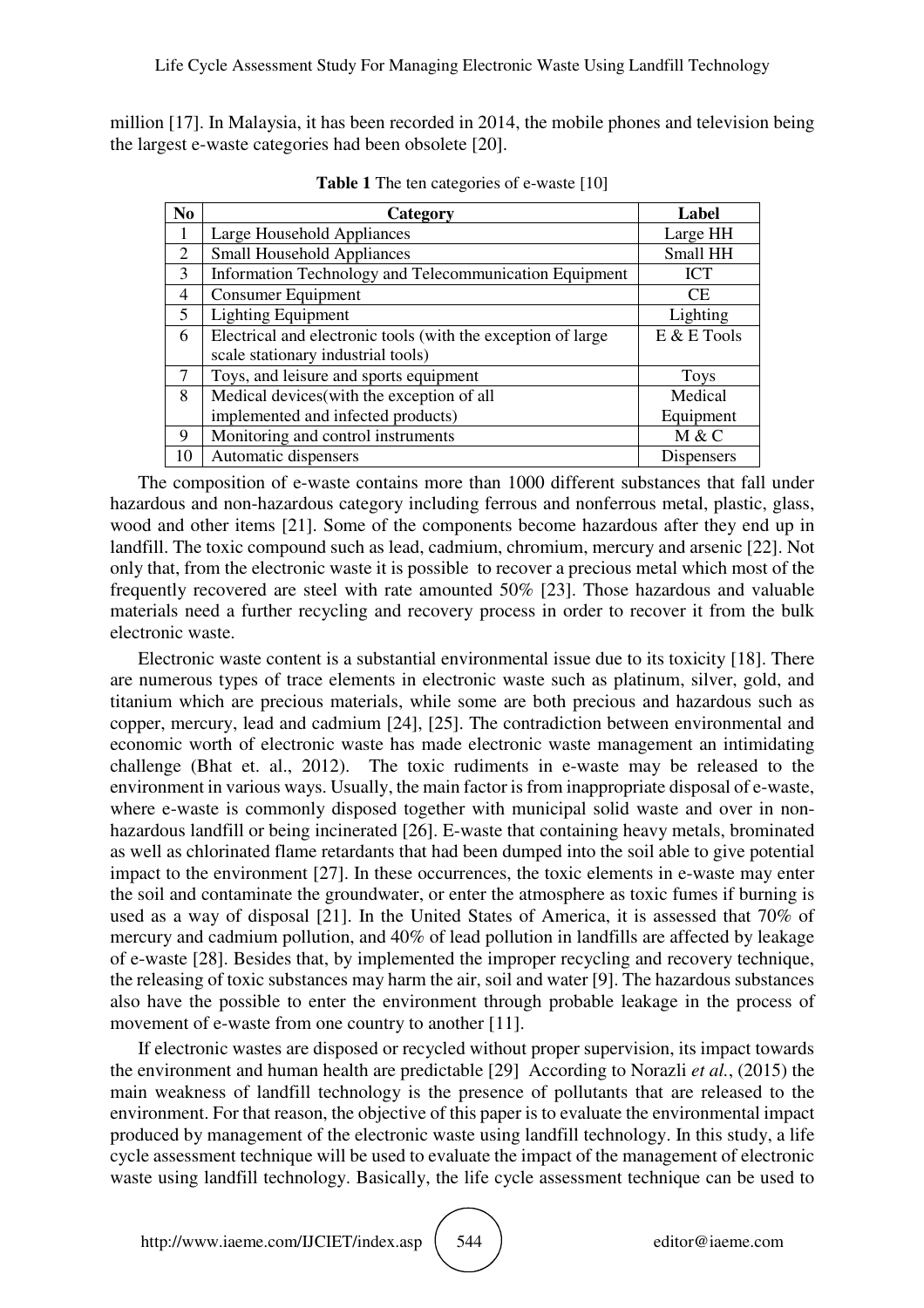predict the burden and impacts towards surroundings from the beginning until the end of the waste management system.

## **2. METHODOLOGY**

In brief, the research methodologies of the study are field study, data collection, model development of landfill system, computer calculation development and impact analysis study. The field study lists the waste component facilities in the study area such as waste collection and landfill disposal site as well as effluent treatment plant. Data collections which are the input data and the output data of the waste facilities component system are obtained. Normally, it is done by listing down the life cycle inventory for each waste component facilities. In this study, the input of the system is 700 tonnes/day electronic wastes which were generated from residential, commercial and industrial premises. Others input such as raw material, energy such as petrol and diesel usage for transportation activities and electricity energy for processing activities is stated in Table 1 and Table 2. The output of the landfill technology system are recovery material such as secondary raw material and energy as well as emission that generated from the processing and transportation activity as stated in Table 3, Table 4 and Table 5. Specifically, the listing will predict the burdens of waste management technique toward the environment. Next, designed development model by considering the applied waste management concept including selecting a suitable technology as a sub-system for a chosen system as shown in Figure 1 and Figure 2. Computer calculation model is built using excel spreadsheet as the database. The impact analysis will be carried out based on the results obtained from the database. The result will then be interpreted and evaluated.

# **3. RESULTS AND DISCUSSION**

Figure 1 and Figure 2 illustrate the model development for each sub-system of the Landfill system. The sub-systems considered in this study were waste collection facilities and landfill facilities. There is also effluent treatment plant that had been considered in this study. Referring to Figure 1 and Figure 2, the electronic waste generated from residential, commercial and industrial premises will be directly sent to the secured landfill.



**Figure 1** Life Cycle Inventory Model for electronic waste collection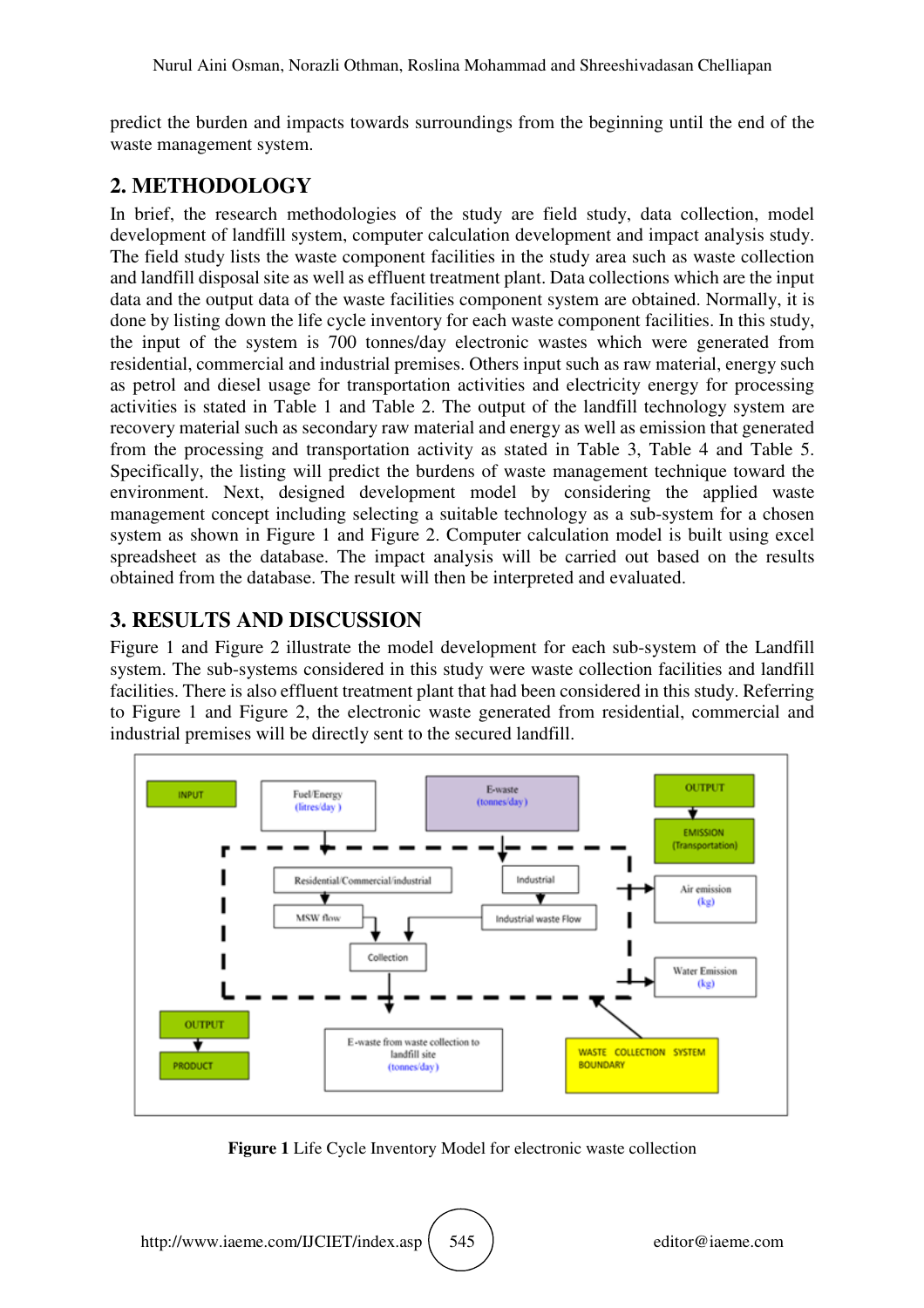

**Figure 2** Life Cycle Inventory Model for secured landfill

Table 1 and Table 2 summarize the input data such as fuel usage for transportation activities as well as water usage and energy usage for processing activities in the landfill system for each landfill sub-system. Table 3, Table 4 and Table 5 summarize the output data such as emission from the processing activities and transportation activities as well as secondary raw materials from the landfill system for each landfill sub-system. Referring to Table 1, prediction of the fuel usage for transportation activities are 1,069.44 liters per day. In this option, the route of transportation activities is from source of electronic waste that have been produced such as residential, commercial and industrial premises direct to the secured landfill site. The prediction of the energy usage for processing activities at secured Landfill site are 2,800 liters per day for diesel usage and 2.33 MW/day for electricity usage as stated in Table 2.

|                  | <b>Transportation</b> |                       |  |
|------------------|-----------------------|-----------------------|--|
| Sub-system       | Petrol                | <b>Diesel</b>         |  |
| Waste collection |                       | $1,069.44$ liters/day |  |
| Secured landfill |                       |                       |  |
| TOTAL.           |                       | $1,069.44$ liters/day |  |

**Table 2** Fuel usage for transportation activities in the Landfill system for electronic waste

| Table 3 Raw material and Energy usage for processing activities in the Landfill system for electronic |
|-------------------------------------------------------------------------------------------------------|
| waste                                                                                                 |

|                                       | <b>Processing</b>   |                    |                  |
|---------------------------------------|---------------------|--------------------|------------------|
| Sub-system                            | <b>Raw material</b> | <b>Electricity</b> | <b>Diesel</b>    |
| Waste collection                      |                     |                    |                  |
| Secured landfill                      |                     |                    | 2,800 liters/day |
| <b>Effluent Treatment Plant (ETP)</b> | $0.25$ tonnes/day   | $2.33$ MW/day      |                  |
| TOTAL                                 | $0.25$ tonnes/day   | $2.33$ MW/day      | 2,800 liters/day |

Briefly, with reference to Table 3, the generated calculation found that 353.1 kg of the emission are produce by the transporting activities from the accumulation areas to the landfill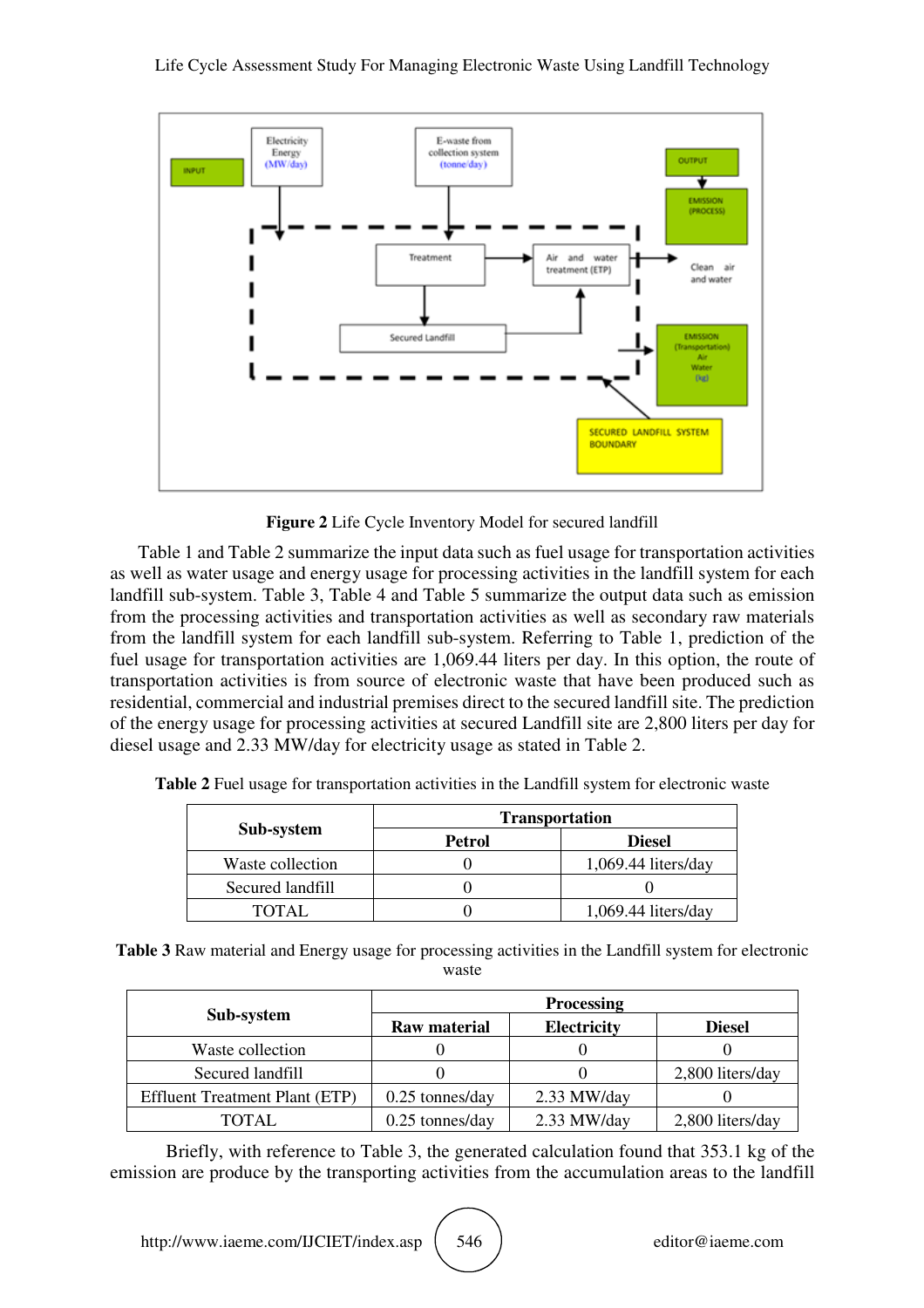site in which 330.49 kg from the emission is the air emission and 22.61 kg is the water emission. With reference to Table 4, the generated calculation found that the emissions produced from the landfill activities at the landfill site are 865 kg air emission, 59.19 kg water emission for 700 tonnes per day electronic waste. From the calculation, the processing activities at the disposal site will produce 2,249,100 m3 of landfill gas per day and 583.1 tonnes of the leachate per day. For effluent treatment plant, the emission comes from the usage of the electricity energy in which the whole emission is the air emission with the prediction value of 1.9 kg. However, prediction of the sludge waste produce from the effluent treatment plant is 1.17 tonnes per day. For Landfill system, there is no recovery material such as secondary raw material and energy recovery produced as stated in Table 5

|                  | <b>Transportation</b> |                     |  |
|------------------|-----------------------|---------------------|--|
| Sub-system       | Water                 | Air                 |  |
| Waste collection | $22.61 \text{ kg}$    | $330.49 \text{ kg}$ |  |
| Secured landfill |                       |                     |  |
| TOTAL            | 22.61 kg pollutant    | 330.49 kg pollutant |  |

**Table 4** Emission from the transportation activities in the Landfill system for electronic waste

|                                        | <b>Processing</b>                                         |                                                                         |                                                        |
|----------------------------------------|-----------------------------------------------------------|-------------------------------------------------------------------------|--------------------------------------------------------|
| Sub-system                             | Water                                                     | Air                                                                     | <b>Residual Waste</b>                                  |
| Waste collection                       |                                                           | $\theta$                                                                |                                                        |
| Secured landfill                       | 59.19 kg and 583.1<br>tonnes/day                          | $865$ kg and<br>2,249,100m <sup>3</sup> /day                            | 700 tonnes/day                                         |
| <b>Effluent Treatment Plant (ETP1)</b> |                                                           | $1.9 \text{ kg}$                                                        | 1.17 tonnes/day                                        |
| TOTAL                                  | 59.19 kg pollutant<br>and<br>583.1 tonnes/day<br>leachate | 866.9 kg pollutant<br>and 2,249,100<br>m <sup>3</sup> /day landfill gas | 701.17tonnes/day<br>electronic waste to<br>be landfill |

**Table 5** Emission from the processing activities in the Landfill system for electronic waste

**Table 6** Recovery material in the Landfill system for electronic waste

|                  | <b>Recovery material</b>      |               |
|------------------|-------------------------------|---------------|
| Sub-system       | <b>Secondary raw material</b> | <b>Energy</b> |
| Waste collection |                               |               |
| Secured landfill |                               |               |
| TOTAL.           |                               |               |

As a whole, the emissions produced from the processing activity in the landfill system are 583.1 tonnes/day leachate and 2,249,100 m3/day landfill gas. The leachate and landfill gas generated by the landfill system able to produce 59.19 kg water pollutant and 866.9 kg air pollutant that will pollute the environment. Therefore, the air pollution control and water pollution control is necessary to minimize the impact of the landfill technology in managing electronic waste.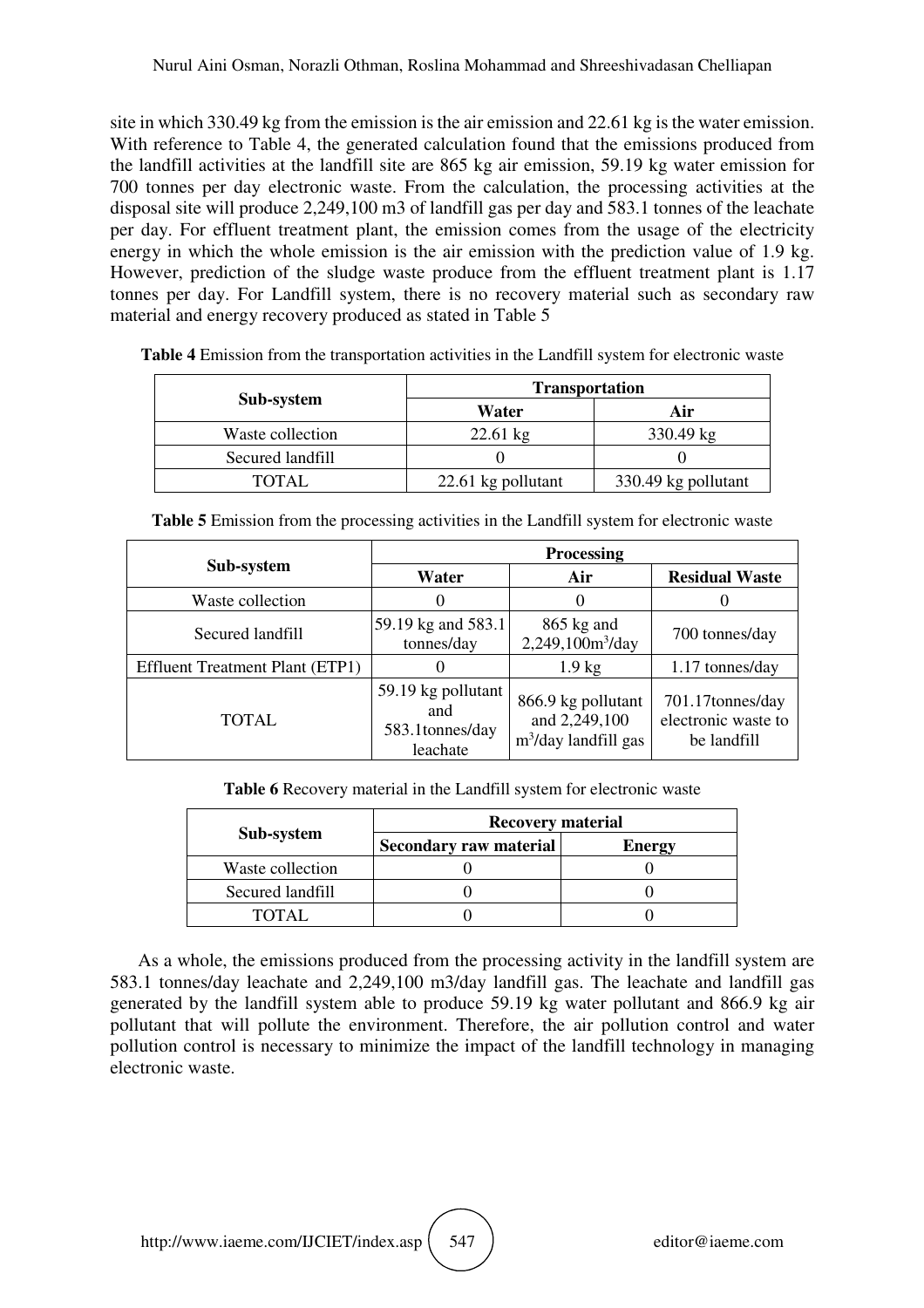## **4. CONCLUSION**

There had been a lot of study that showed impacts of pollutant towards the environment and human health. This study shows the impact of the presence of pollutants especially to the soil, water bodies and atmosphere. In essence, there is an urgent need to manage electronic waste in the integrated and sustainable manner. The best management practice should include the recycling for raw material and energy recovery from electronic waste in order to reduce the volume of electronic waste to be dumped at the landfill. The practice should concomitant with the aim that able to save world raw material and world energy source.

## **5. ACKNOWLEDGEMENTS**

The author wishes to express her greatest appreciation and utmost gratitude to the Ministry of Higher Education, Universiti Teknologi Malaysia and Inti International University for all the supports in making the study a success. Vote: 4F814. INTI-FEQS-03-01-2016.

### **REFERENCES**

- [1] J. Yu, E. Williams, M. Ju, and C. Shao, "Managing e-waste in China: Policies, pilot projects and alternative approaches," Resour. Conserv. Recycl., 2010.
- [2] W. K.-Y. Lau, S.-S. Chung, and C. Zhang, "A material flow analysis on current electrical and electronic waste disposal from Hong Kong households," Waste Manag., 2013.
- [3] I. C. Nnorom and O. Osibanjo, "Overview of electronic waste (e-waste) management practices and legislations, and their poor applications in the developing countries," Resources, Conservation and Recycling. 2008.
- [4] J. Sohaili, S. K. Muniyandi, and S. S. Mohamad, "A Review on Printed Circuit Board Recycling Technology," J. Emerg. Trends Eng. Appl. Sci., 2012.
- [5] K. Zhang, J. L. Schnoor, and E. Y. Zeng, "E-waste recycling: Where does it go from here?," Environ. Sci. Technol., vol. 46, no. 20, pp. 10861–10867, 2012.
- [6] J. Yu, E. Williams, M. Ju, and C. Shao, "Managing e-waste in China: Policies, pilot projects and alternative approaches," Resour. Conserv. Recycl., vol. 54, no. 11, pp. 991–999, 2010.
- [7] A. Borthakur, "Generation and Management of Electronic Waste in India: An Assessment from Stakeholders' Perspective," J. Dev. Soc., 2015.
- [8] V. K. Soo and M. Doolan, "Recycling mobile phone impact on life cycle assessment," in Procedia CIRP, 2014.
- [9] Q. Song, Z. Wang, J. Li, and X. Zeng, "Life cycle assessment of TV sets in China: a case study of the impacts of CRT monitors," Waste Manag., vol. 32, no. 10, pp. 1926–36, Oct. 2012.
- [10] EU Directive, Directive 2012/19/EU of the European Parliament and of the Council of 4 July 2012 on waste electrical and electronic equipment (WEEE), no. June. 2012, pp. 38–71.
- [11] Basel Convention, Basel Convention on the Control of Transboundary Movements of Hazardous Wastes and Their Disposal. 2010.
- [12] F. Suja, R. Abdul Rahman, A. Yusof, and M. S. Masdar, "e-Waste Management Scenarios in Malaysia," J. Waste Manag., 2014.
- [13] DOE, "Guideline for the Electrical and Electronic Equipment in Malaysia," Jabatan Alam Sekitar, 2010. [Online]. Available: www.doe.gov.my.
- [14] H. Duan, M. Eugster, R. Hischier, M. Streicher-Porte, and J. Li, "Life cycle assessment study of a Chinese desktop personal computer," Sci. Total Environ., 2009.
- [15] P. Kiddee, R. Naidu, and M. H. Wong, "Electronic waste management approaches: An overview," Waste Manag., 2013.